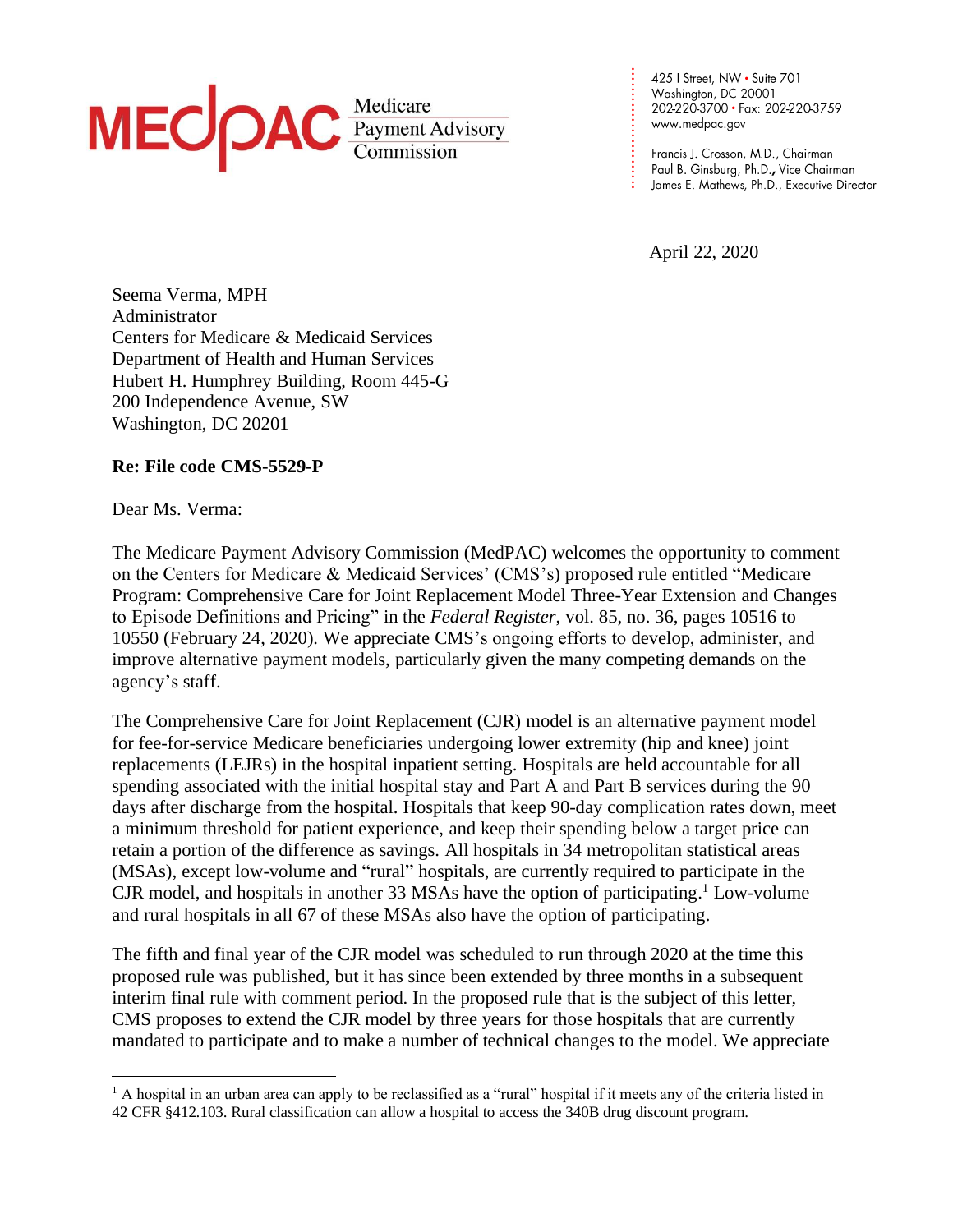CMS's efforts to improve the model and comment on a number of these technical changes. However, from a broader perspective, the evidence supporting the efficacy of bundled payments for LEJRs in terms of reducing episode spending without harming quality is already quite strong, but these models typically have not generated savings for the Medicare program (after accounting for shared savings payments to providers). This large body of evidence leads us to suggest that CMS focus on ways to generate net savings for Medicare so that the CJR model can be expanded nationally and help improve the long-term sustainability of the program.

At the conclusion of the proposed extension, the CJR model will have been operating for eight years. This experience is in addition to previous bundling demonstrations, such as the Acute Care Episode demonstration and the Bundled Payments for Care Improvement (BPCI) initiative, and other ongoing bundling demonstrations (e.g., BPCI Advanced). Cumulatively, this will give CMS more than two decades worth of experience implementing and evaluating bundled payments for LEJR and other conditions. To date, the results of bundled payments for some clinical conditions have been mixed and further testing is likely necessary. However, bundled payments demonstrations for LEJR have consistently lowered Medicare expenditures per episode, without negatively affecting the quality of care or increasing utilization. A CMSsponsored evaluation found that, over the first two years of the CJR model, Medicare expenditures per episode decreased 3.7 percent faster than a comparison group; $^2$  another academic study found a similar relative decline of 3.1 percent over two years.<sup>3</sup> Despite this success, the CJR model and other bundled payment demonstrations typically do not generate net savings for the Medicare program after accounting for shared savings payments to participating hospitals.

The Commission therefore believes that CMS should focus on changes to the model that could generate net savings for the Medicare program instead of redistributing all of them back to providers. CMS could take various steps to increase the likelihood of savings being generated, such as increasing the episode target price discount factor from 3 percent to 5 percent or increasing the percentage of losses for which hospitals are responsible.<sup>4</sup>

The Commission understands that CMS is limited in its ability to expand the CJR model nationwide because the demonstration has not yet generated savings for the Medicare program. However, the history of LEJR demonstrations suggests that modest changes to the model (i.e., retaining a greater share of episode savings for the Medicare program) would result in net savings for Medicare. The Commission believes the CJR model should ultimately be expanded nationally and, with modest changes, it will meet the expansion criteria at the end of the

<sup>2</sup>The Lewin Group. 2019. *CMS Comprehensive Care for Joint Replacement Model: Performance Year 2 evaluation report*. Prepared for Centers for Medicare & Medicaid Services under contract no. HHSM-500-2014-00033I. <sup>3</sup>Barnett, M., A. Wilcock, J. M. McWilliams, et al. 2019. Two-year evaluation of mandatory bundled payments for joint replacement. *New England Journal of Medicine* 380, no. 3 (January 17): 252–262.

<sup>4</sup> CMS applies a 3 percent discount to target episode prices to help generate program savings. However, the effective discount is lower than 3 percent because hospitals with good or excellent quality can earn back some of the discount. In the first two years of the model, more than three quarters of hospitals earned back some of the discount. CMS proposes allowing hospitals to earn back a higher share of the discount in the three-year extension, further lowering the effective discount.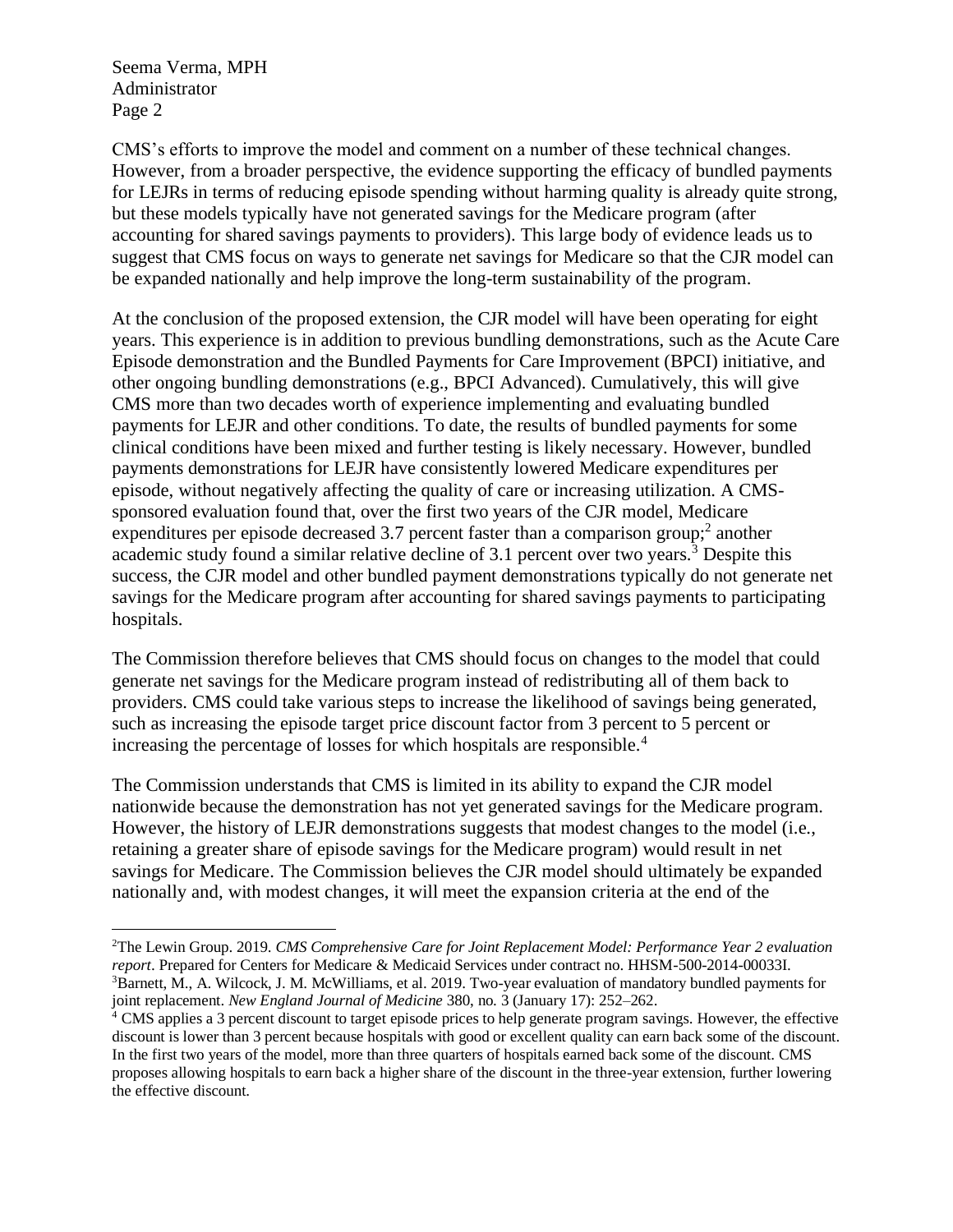proposed three-year extension. As an interim step towards national expansion, CMS should consider instituting the CJR model in a larger number of areas, such as the 67 MSAs that were originally included in the model.

The remainder of this letter comments on technical changes, which can be summarized as follows:

- We support adding LEJR procedures performed in outpatient hospital departments to the CJR model and setting site-neutral target prices for inpatient and outpatient episodes.
- We support adding LEJRs performed in ambulatory surgical centers (ASCs) to the model but suggest setting lower target prices for ASC episodes than for inpatient and hospital outpatient episodes.
- We support using national rather than regional target prices.
- We favor updating episode target prices using the new "market trend factor" only when it will *reduce* target prices.
- We support CMS's proposal to eliminate the 50 percent cap on gainsharing payments.

# **Adding LEJRs performed in hospital outpatient departments to the model**

CMS proposes to include total knee arthroplasty and hip arthroplasty procedures performed in hospital outpatient departments in the CJR model's episodes of care. The agency gives two rationales for this proposal: (1) excluding these outpatient procedures from the CJR model could give hospitals a financial incentive to perform them in the more expensive inpatient setting because they would be part of a bundled payment in the inpatient setting, which would allow hospitals to receive reconciliation payments if they keep spending below the target price; and (2) excluding these outpatient procedures from the CJR model would reduce the generalizability of results from the model's evaluation because hospitals in the model would have a financial incentive to perform these procedures in inpatient settings but hospitals in the comparison group would not.

CMS proposes to create site-neutral target prices for episodes that would be the same for procedures performed in inpatient and outpatient settings. A site-neutral policy would be consistent with the BPCI Advanced voluntary bundled payment model, which has a site-neutral price for LEJR episodes performed in hospital inpatient and outpatient settings. It would also be consistent with CMS's policy to equalize payment rates for clinic visits at excepted off-campus outpatient departments with physician fee schedule payment rates for clinic visits at nonexcepted off-campus outpatient departments.<sup>5</sup>

<sup>5</sup> Excepted off-campus outpatient departments are those that are excepted from the rules of Section 603 of the Bipartisan Budget Act of 2015, and non-excepted off-campus outpatient departments are those that must follow the rules of Section 603.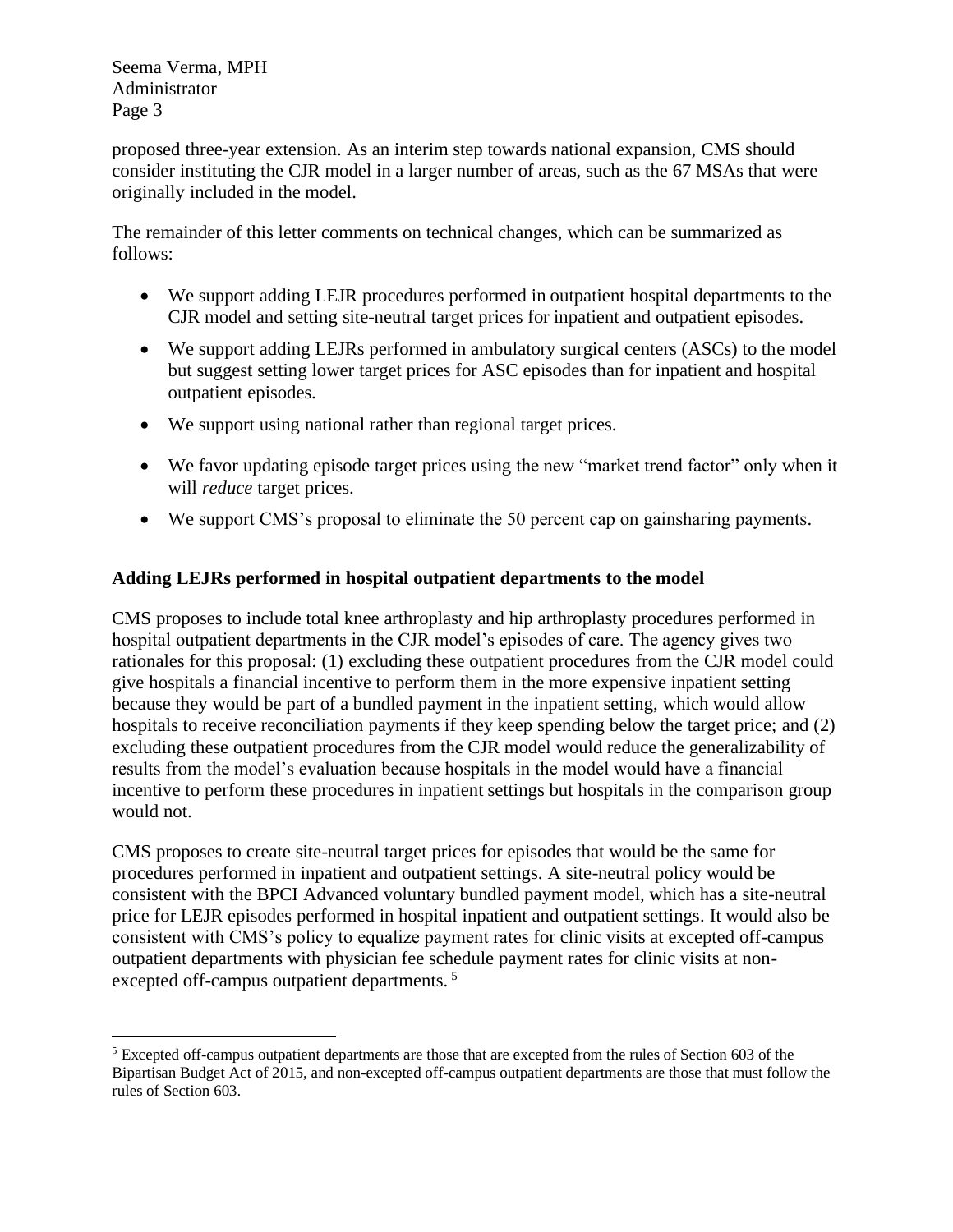CMS proposes to use different methods to create site-neutral target prices for the four episode categories in the CJR model (Medicare severity–diagnosis related group (MS–DRG) 469 with hip fracture, MS–DRG 469 without hip fracture, MS–DRG 470 with hip fracture, and MS–DRG 470 without hip fracture). The target price for MS–DRG 470 without hip fracture episodes would be based on historic spending for outpatient total knee arthroplasty episodes, outpatient hip arthroplasty episodes without hip fracture, and inpatient episodes for MS–DRG 470 without hip fracture. The price for this episode category would include outpatient total knee arthroplasty episodes because spending on these episodes most closely resembles spending on MS–DRG 470 without hip fracture inpatient episodes. The price for this category would also include outpatient hip arthroplasty episodes without hip fracture because the cost of outpatient hip arthroplasty and outpatient total knee arthroplasty tend to be similar, which is why these procedures are assigned to the same comprehensive ambulatory payment classification system group (5115) in the outpatient prospective payment system. The target price for the other three episode categories would continue to be based on historic spending for only inpatient episodes.

### *Comment*

The Commission supports CMS's proposal to include total knee arthroplasty and hip arthroplasty procedures performed in hospital outpatient departments in the CJR model based on the rationale stated in the proposed rule. Including these outpatient procedures in the CJR model would make this model consistent with the BPCI Advanced model, which includes both inpatient and outpatient LEJR episodes. We also support setting a site-neutral target price that would apply to episodes in both the inpatient and outpatient settings. The Commission has long supported siteneutral payment policies where appropriate.<sup>6,7</sup> We agree with CMS's proposal to base the target price for MS–DRG 470 without hip fracture on a blend of historic spending for outpatient total knee arthroplasty episodes, outpatient hip arthroplasty episodes without hip fracture, and inpatient episodes for MS–DRG 470 without hip fracture because of the cost similarity of these episodes.

### **Adding LEJRs performed in ambulatory surgical centers to the model**

Because lower joint procedures are transitioning into ASCs, CMS seeks comment on how to design a future bundled payment model focused on LEJR procedures performed in ASCs. CMS recently added total knee arthroplasty procedures to the list of ASC-covered procedures, and continued improvements in medical technology and surgical techniques might make ASCs an appropriate setting for hip arthroplasty procedures in the future. CMS asks whether a new model should pay ASC-specific rates or site-neutral rates that would be the same across settings (inpatient, hospital outpatient department, and ASC).

<sup>6</sup> Medicare Payment Advisory Commission. 2012. *Report to the Congress: Medicare payment policy*. Washington, DC: MedPAC.

<sup>7</sup> Medicare Payment Advisory Commission. 2014. *Report to the Congress: Medicare payment policy*. Washington, DC: MedPAC.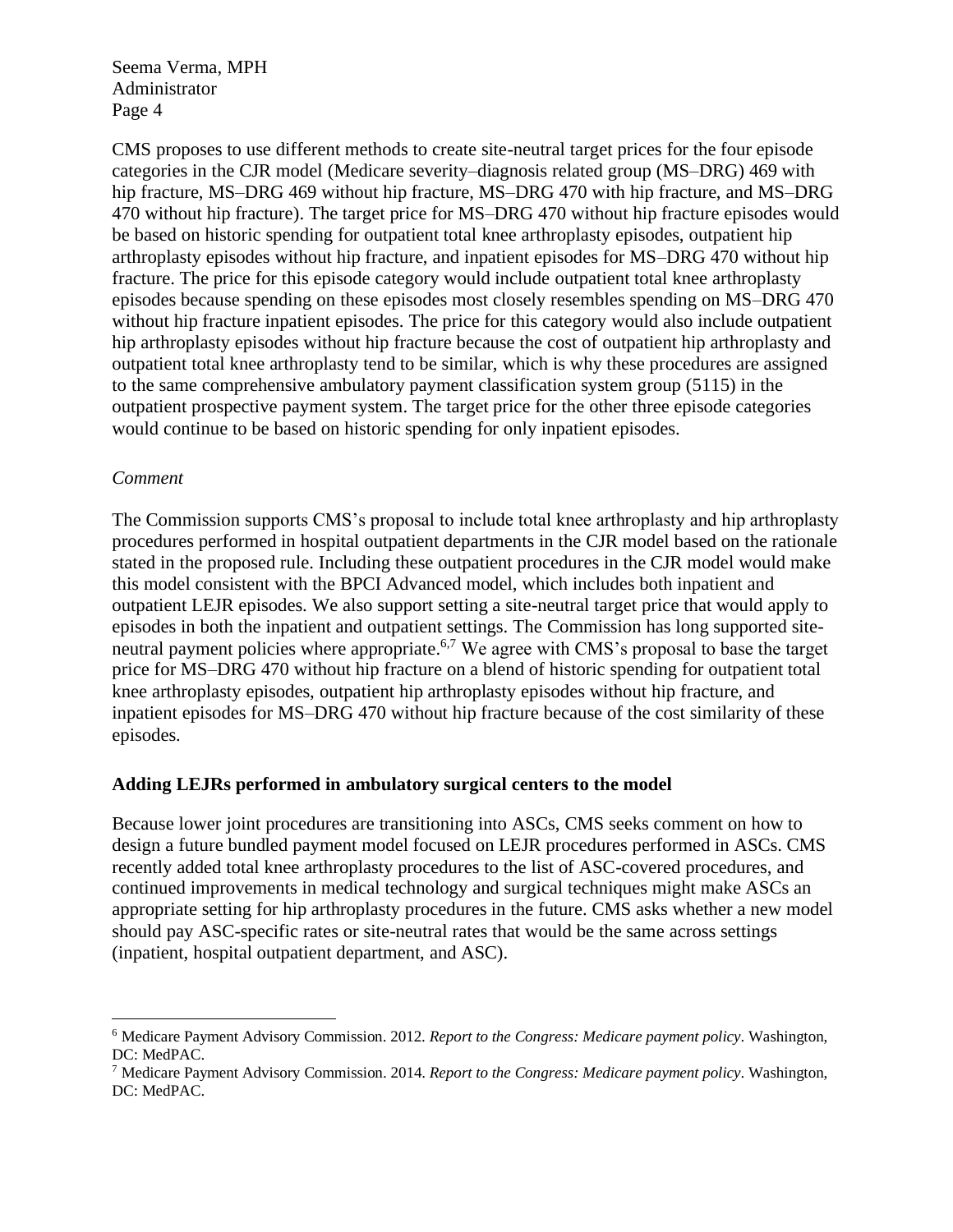### *Comment*

We support including ASCs in the CJR model because it is important to have a consistent payment structure for LEJR procedures across settings. In addition, including ASCs in the model would create additional opportunities to reduce spending for LEJR episodes.

Although we support setting site-neutral target prices for episodes in both the inpatient and outpatient settings, we support setting lower target prices for ASC episodes than for inpatient and hospital outpatient episodes. We agree with CMS's proposal to base the target price for MS– DRG 470 without hip fracture for hospital episodes on a blend of historic spending for certain outpatient and inpatient episodes because spending for these episodes is similar (see above). However, because Medicare's facility payment rates for procedures are much less in ASCs than in inpatient and hospital outpatient settings (and we continue to lack cost data from ASCs that could be used to establish the costs of the services they provide), a target price for LEJR episodes that is based on an average of spending for inpatient episodes, hospital outpatient episodes, and ASC episodes would probably result in a price that is too low for inpatient and hospital outpatient episodes and too high for ASC episodes. Underpaying hospitals for LEJR episodes in areas of the country without ASCs could create an access problem if hospitals are unwilling to treat LEJR patients.

Therefore, CMS should create separate target prices for episodes that occur in ASCs (to account for the lower facility payment rate for ASC procedures) and episodes that occur in inpatient or hospital outpatient settings (to account for the higher payment rates for hospital outpatient and inpatient procedures). However, the portion of the target price that is related to spending for providers other than a hospital or an ASC (e.g., clinicians and post-acute care providers) should be the same across settings because the payment rates for these service do not vary based on the facility setting in which the procedure was performed. The aggregate target price for each setting should be subject to the episode-specific risk-adjustment policy that CMS proposes to adopt because this policy would help account for patient-specific risk factors that are beyond the control of providers.

### **Retaining regional target prices**

CMS currently sets the target prices for LEJR episodes based on the average LEJR episode spending in a region. CMS proposes to continue to set regional target prices but asks for feedback on whether to switch to national target prices.

### *Comment*

The Commission supports setting national, not regional, target prices for LEJR episodes (although these national target prices should be adjusted to reflect local or regional input costs, consistent with other Medicare payment systems). National target prices would be consistent with the establishment of prices under all other prospective payment systems in Medicare. Data presented by CMS shows a \$3,500 difference in average episode prices across regions in 2018—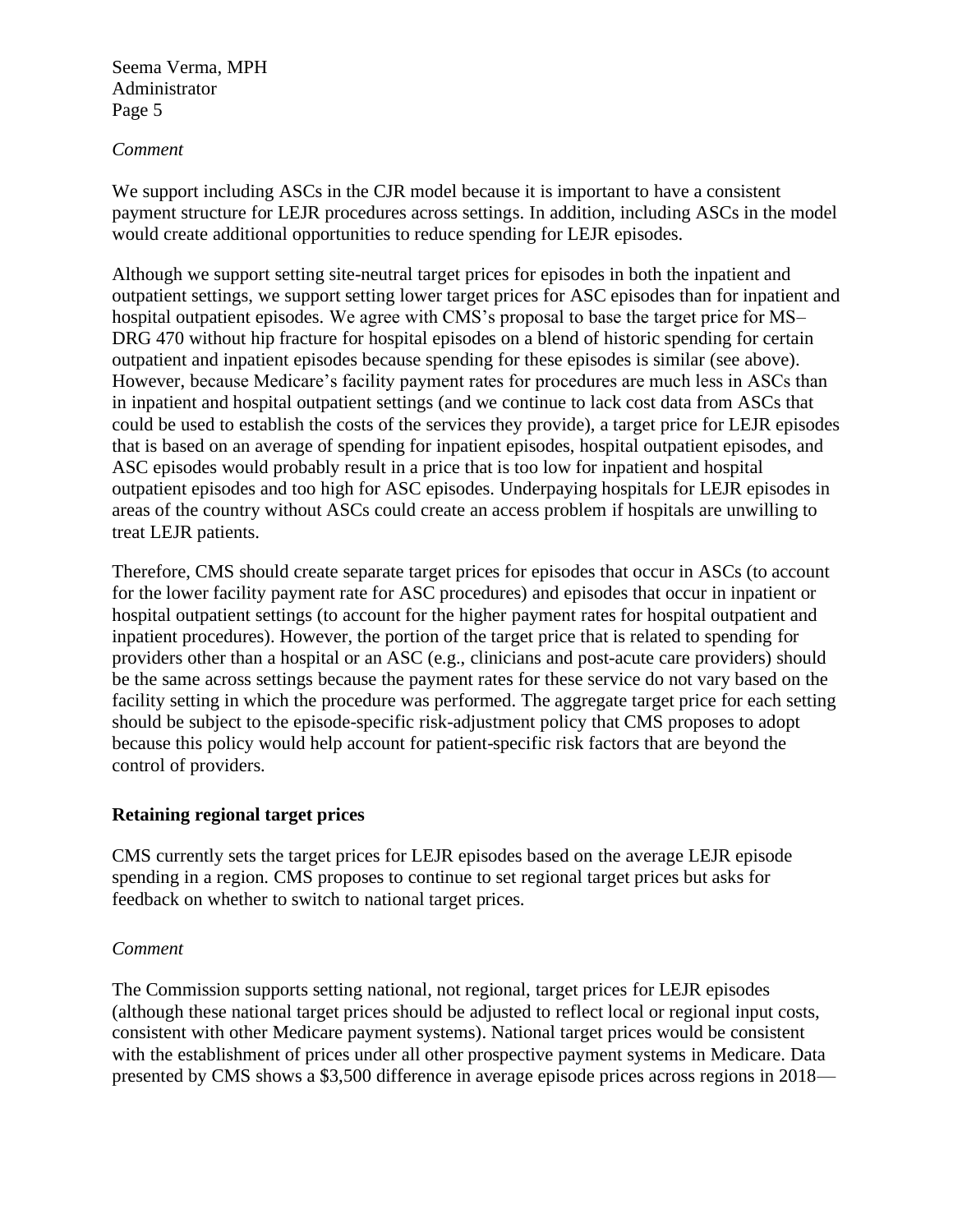a difference that has gradually increased since 2016. National target prices would incentivize providers in high-cost areas to reduce post-surgical service use and would reward providers in low-cost areas with larger shared savings payments than providers in high-cost areas. While switching to national target prices in a voluntary model might increase the risk that providers in high-cost areas drop out of the model, CMS is proposing to convert the CJR model to a mandatory-only model in its final three years, so there is no risk of national target prices prompting drop-outs. Further, the mandatory design would present CMS with a valuable opportunity to see what kind of utilization patterns occur in high-cost areas when providers are faced with strong incentives to reduce spending and cannot simply opt out of a model.

### **Updating target prices using a "market trend factor"**

Broadly speaking, LEJR episode target prices are currently set based on average episode spending in a region over the past three years (with prior years' data trended forward using a national update factor). CMS then discounts target prices by 3 percent to try to generate savings for the Medicare program, although participants can reduce the size of this discount (and effectively raise their target prices) based on their performance on quality measures. Target prices are recalculated every other year based on the newest claims data. Target prices are also adjusted during the performance year to reflect annual updates to various Medicare prospective payment systems and fee schedules.

CMS proposes to use a new approach to set target prices that would include more high-cost cases and improve risk adjustment. CMS also proposes adjusting target prices using a "market trend factor" that would take into account regional changes in episode spending in the performance year relative to two years prior. One of the rationales for adopting this market trend factor is it would allow CMS to capture more recent spending trends in its target prices (including spending trends *in the performance year itself*). CMS explains that its current approach has resulted in target prices that have not accounted for the nationwide reductions in LEJR episode spending that occurred from 2014 to 2017. CMS implies that because it sets target prices every other year, and it does not factor in the current performance year's spending trends, target prices may have been easier to meet than they would have been if the market trend factor adjustment had been in place.

### *Comment*

The market trend factor will lower target prices during periods when episode costs have been declining, but it will raise target prices in periods when episode costs have been increasing. Although CMS notes that LEJR episode spending for non-CJR participants declined from 2014 to 2017, there is a risk that LEJR episode spending could revert to increased year-over-year spending—for example, if physicians started using more expensive implant devices or increased the intensity or volume of services they provide during an episode. There is already reason to believe that the period of declining spending on LEJR episodes may have come to an end: CMS notes that non-CJR participants in 8 out of 10 regions in the country exhibited *increased* spending on LEJR episodes from 2017 to 2018 (the most recent years they analyzed). If LEJR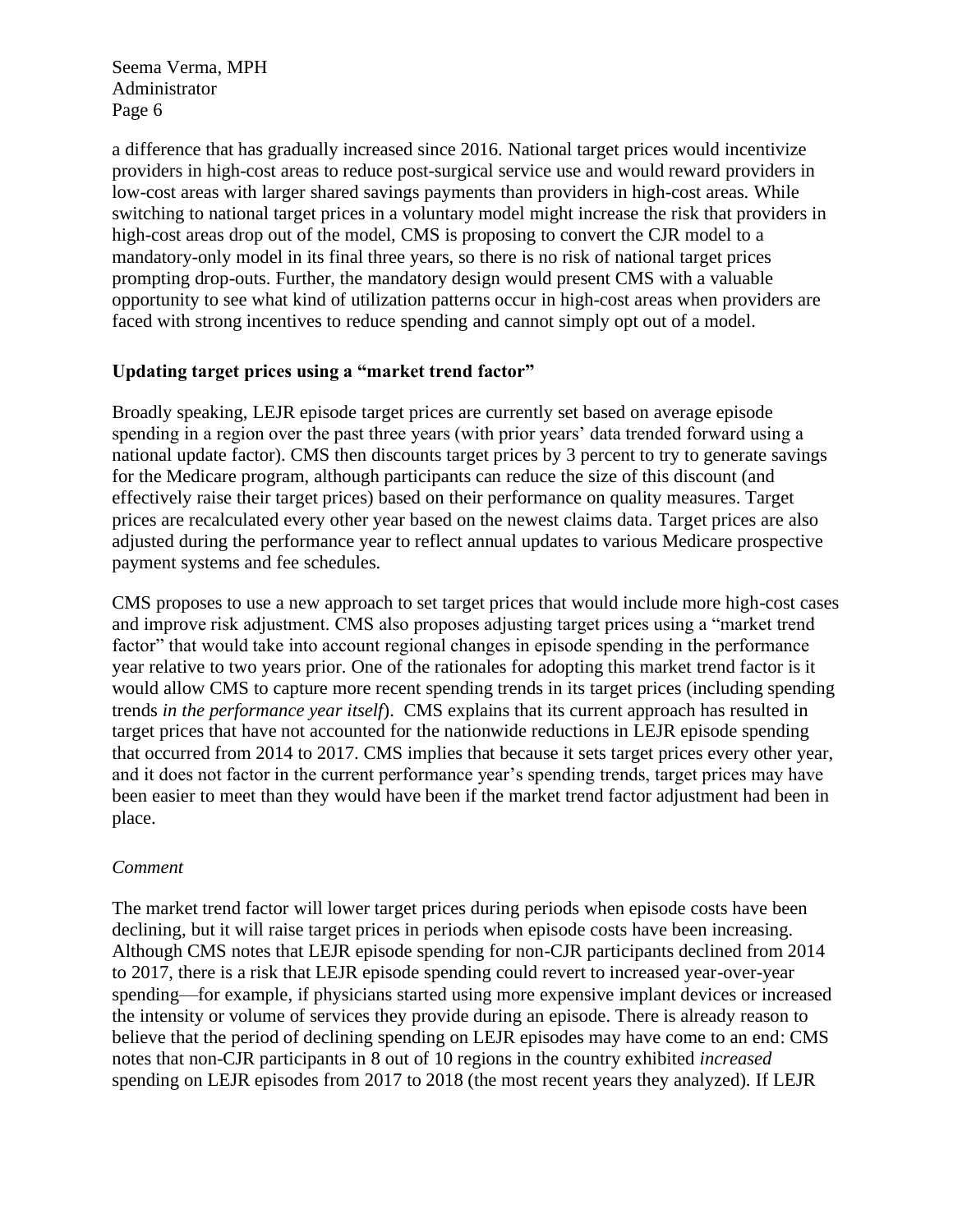episode spending continues to increase in future years, then adopting the proposed market trend factor would raise target prices compared to what they would be if the market trend factor were not applied. A higher target price would mean CMS would have to pay more CJR participants shared savings payments, and fewer participants would owe CMS shared losses—thus reducing the model's likelihood of generating net savings for Medicare.

To prevent increases in Medicare spending under the CJR model, the Commission favors applying the market trend factor in a one-sided manner—only when it *decreases* the target price. In years when the market trend factor would *increase* the target price, CMS should not apply the market trend factor and instead only update LEJR target prices to reflect updates to Medicare payment systems and fee schedules (consistent with the model's current approach). Otherwise, the update could capture spending trends that reflect increasing service intensity and volume changes in practice patterns the program should not encourage.

## **Eliminating the 50 percent cap on gainsharing payments**

The CJR model allows participant hospitals to enter into financial arrangements with other providers and accountable care organizations (ACOs) to share in the financial risk and rewards of the CJR model. CMS believes that these arrangements promote accountability for the quality and cost of CJR beneficiaries.

Arrangements between participant hospitals and other entities (including physicians, other clinicians, group practices, and ACOs) are called "sharing arrangements," and the payments made by participant hospitals to these providers and ACOs are termed "gainsharing payments." Gainsharing payments are composed of reconciliation payments (Medicare makes reconciliation payments to a hospital if the hospital's average actual episode spending is below the target price and the hospital meets quality thresholds), internal cost savings, or both.

Under current rules, the total amount of gainsharing payments for a performance year paid to clinicians or group practices must not exceed 50 percent of the total Medicare payments under the physician fee schedule for items and services provided by those clinicians or group practices to CJR beneficiaries during CJR episodes that occurred in the same performance year ("the 50 percent cap"). CMS capped the total amount of gainsharing payments to guard against the potential risks of stinting, patient steering, and denial of medically necessary care that could arise from these financial arrangements.

CMS proposes to eliminate the 50 percent cap on gainsharing payments for episodes that begin on or after January 1, 2021, for the following reasons:

- CMS's monitoring of hospitals participating in the CJR model and analysis of CJR claims data does not suggest that the financial arrangements in the model have reduced beneficiaries' access to care.
- Hospitals and other entities incur an administrative burden to monitor their compliance with the cap policy.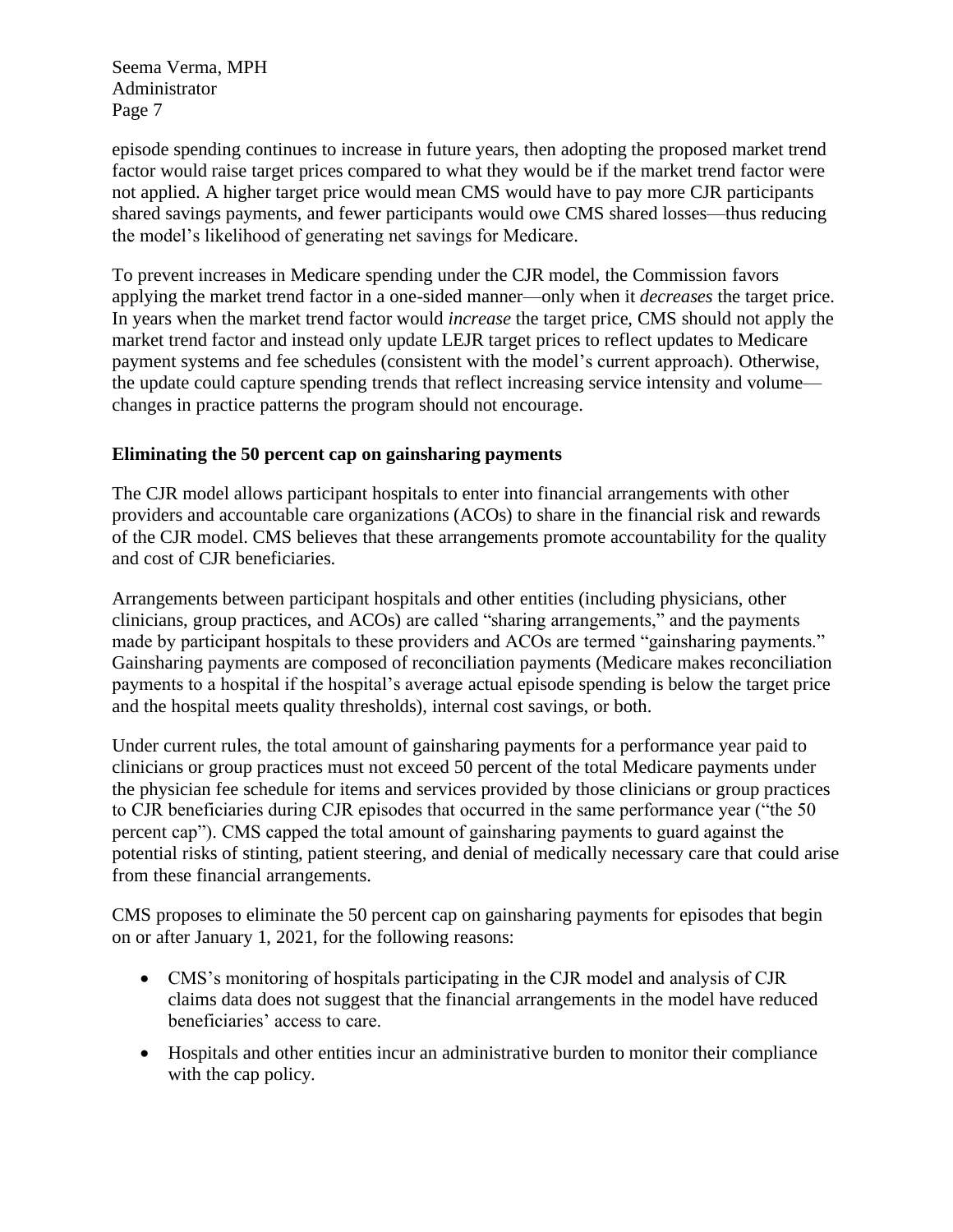- The cap policy constrains the ability of hospitals and other entities to design financial arrangements that will change physicians' behavior.
- The CJR model contains other restrictions on financial arrangements that are sufficient to prevent these arrangements from harming patients. For example, the model prohibits arrangements that induce clinicians to reduce or limit medically necessary services.
- Eliminating the 50 percent cap will make the CJR model more consistent with the BPCI Advanced model, which would reduce confusion and create a more level playing field between the models. In 2018, CMS allowed BPCI Advanced participants to execute an amendment that would eliminate the 50 percent cap on the shared payments of reconciliation payments.

### *Comment*

Although the Commission previously supported CMS's inclusion of the 50 percent cap on gainsharing payments in the CJR model, we now support CMS's proposal to eliminate the cap to reduce the administrative costs that hospitals and other entities incur to monitor their compliance with the cap policy. Currently, if a hospital has a sharing arrangement with clinicians or group practices that involves gainsharing payments, the hospital needs to obtain data on physician fee schedule payments received by the clinicians or group practices for services they provided to CJR beneficiaries during CJR episodes, sum the fee schedule payments for each clinician or group practice, and ensure that the gainsharing payments do not exceed 50 percent of total fee schedule payments. This requirement imposes an administrative burden that makes it more difficult for hospitals and other entities to provide gainsharing payments. In addition, eliminating the 50 percent cap would make the CJR model more consistent with the BPCI Advanced model, which should simplify CMS's oversight of the models.

However, CMS should continue monitoring the quality of care and the mix of patients who receive LEJR surgery to ensure that eliminating the cap on gainsharing payments does not lead to lower quality or patient selection. The most recent evaluation report of the CJR model, which covers the model's first two performance years, examined the impact of the model on patient selection and quality. $8$  If CMS decides to eliminate the 50 percent cap on gainsharing payments, the agency should use the methods used in this evaluation report to closely monitor whether this policy change has an effect on patient selection or reduces quality. If CMS finds that eliminating the cap is associated with patient selection or lower quality care, the agency should reinstate the cap if it decides to expand the model nationwide.

For example, the evaluation report analyzed whether there was an increase in the share of lowercost patients within one of the episode case-mix categories by examining changes in patients' age, sex, race, Medicaid eligibility, disability status, health status, and prior health use.<sup>9</sup>

<sup>8</sup> The Lewin Group. 2019. *CMS Comprehensive Care for Joint Replacement Model: Performance Year 2 evaluation report*. Prepared for Centers for Medicare & Medicaid Services under contract no. HHSM-500-2014-00033I. <sup>9</sup> Under the model, there are separate target prices for four episode case-mix categories that are determined by fracture status (elective or fracture) and Medicare severity–diagnosis related group (470 or 469).